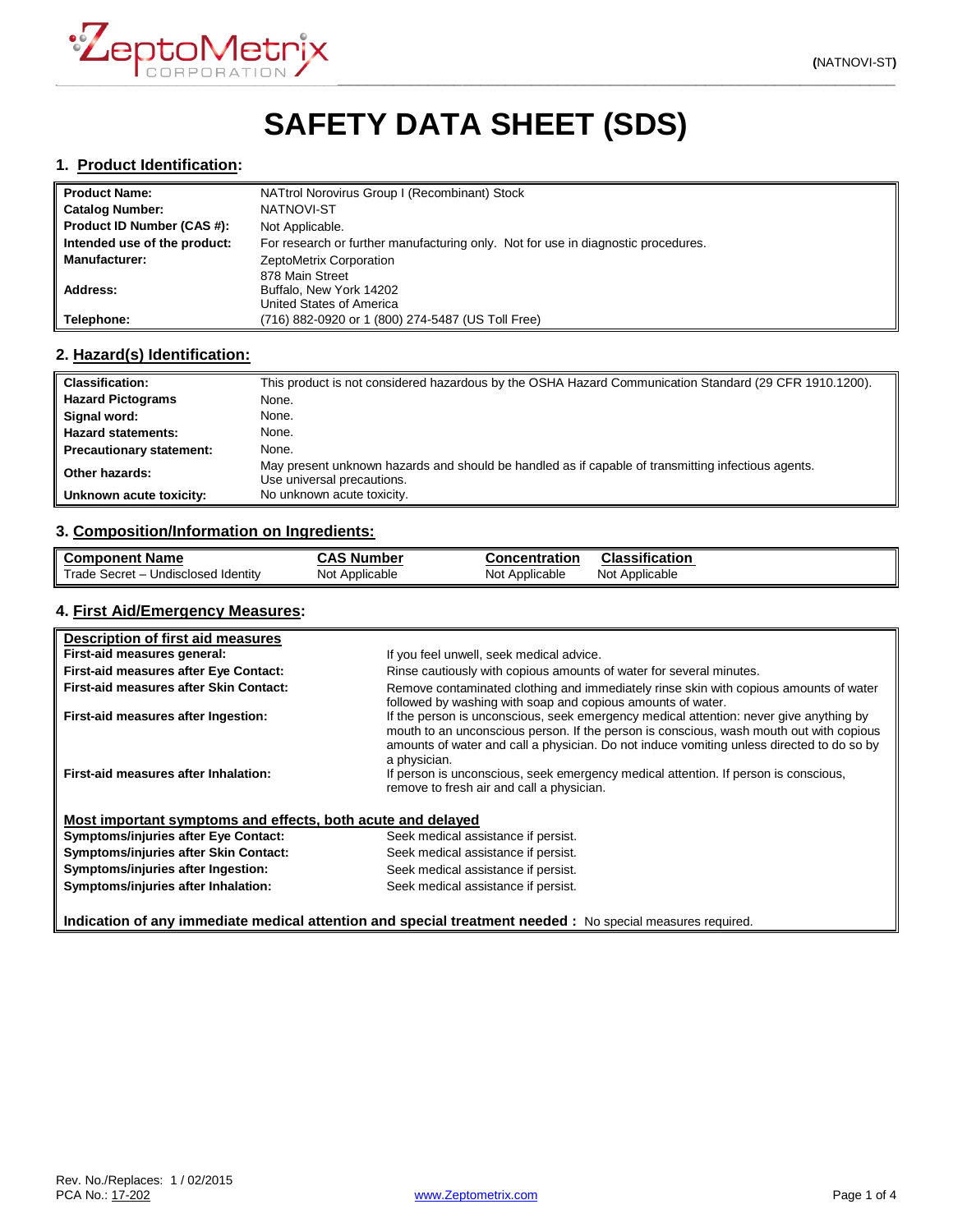

| <b>Extinguishing Media</b><br>Suitable extinguishing media: | Use an extinguishing agent suitable for the surrounding area.                                                                              |
|-------------------------------------------------------------|--------------------------------------------------------------------------------------------------------------------------------------------|
| Unsuitable extinguishing media:                             | Use an extinguishing agent suitable for the surrounding area.                                                                              |
| Special hazards arising from the substance or mixture       |                                                                                                                                            |
| Fire hazard:                                                | No known hazards.                                                                                                                          |
| <b>Explosion hazard:</b>                                    | No known hazards.                                                                                                                          |
| <b>Reactivity:</b>                                          | No known hazards.                                                                                                                          |
| <b>Advice for firefighters</b>                              |                                                                                                                                            |
| <b>Firefighting instructions:</b>                           | Exercise caution when fighting a fire.                                                                                                     |
| Protection during firefighting:                             | Firefighters should wear protective gear. Do not enter fire area without proper protective<br>equipment, including respiratory protection. |

#### **6. Accidental Release Measures:**

| Personal precautions, protective equipment and emergency procedures |                                                                                  |  |
|---------------------------------------------------------------------|----------------------------------------------------------------------------------|--|
| General measures:                                                   | Use appropriate personal protective equipment (PPE) and appropriate laboratory   |  |
|                                                                     | procedures.                                                                      |  |
|                                                                     |                                                                                  |  |
| For non-emergency personnel                                         |                                                                                  |  |
| <b>Protective equipment:</b>                                        | Use appropriate personal protective equipment (PPE).                             |  |
| <b>Emergency procedures:</b>                                        | Use appropriate emergency laboratory procedures.                                 |  |
|                                                                     |                                                                                  |  |
| For emergency responders                                            |                                                                                  |  |
| <b>Protective equipment:</b>                                        | Use appropriate personal protective equipment (PPE).                             |  |
| <b>Emergency procedures:</b>                                        | Use appropriate emergency procedures.                                            |  |
|                                                                     |                                                                                  |  |
| Methods and material for containment and cleaning up                |                                                                                  |  |
| For containment:                                                    | Contain material in accordance to State and Federal regulations.                 |  |
| Methods for cleaning up:                                            | Follow and dispose of material in accordance to State and Federal waste disposal |  |
|                                                                     | regulations.                                                                     |  |

# **7. Handling and Storage:**

| Precautions for safe handling: | Handle in accordance with good laboratory practices and safety procedures. |
|--------------------------------|----------------------------------------------------------------------------|
| <b>Storage conditions:</b>     | Store in a dry and cool place. Keep container closed when not in use.      |
| Incompatible products:         | No Data Available.                                                         |
| Incompatible materials:        | No Data Available.                                                         |
| Storage:                       | Recommended storage temperature 2-8 degrees Celsius.                       |

# **8. Exposure Controls and Personal Protection:**

| Appropriate engineering controls:     | Use universal precautions. Product may present unknown biohazard.                        |
|---------------------------------------|------------------------------------------------------------------------------------------|
| <b>Personal Protective Equipment:</b> | Use laboratory coat, protective gloves, safety glasses and suitable protective clothing. |
| Pictograms:                           |                                                                                          |
| <b>Eye/Face protection:</b>           | Wear in accordance with good laboratory practices and safety procedures.                 |
| Skin and body protection:             | Wear in accordance with good laboratory practices and safety procedures.                 |
| <b>Respiratory protection:</b>        | Wear in accordance with good laboratory practices and safety procedures.                 |
| Hand protection:                      | Wear in accordance with good laboratory practices and safety procedures.                 |
| <b>Mechanical protection:</b>         | Wear in accordance with good laboratory practices and safety procedures.                 |
| <b>Special work practices:</b>        | Follow purchaser's safety program.                                                       |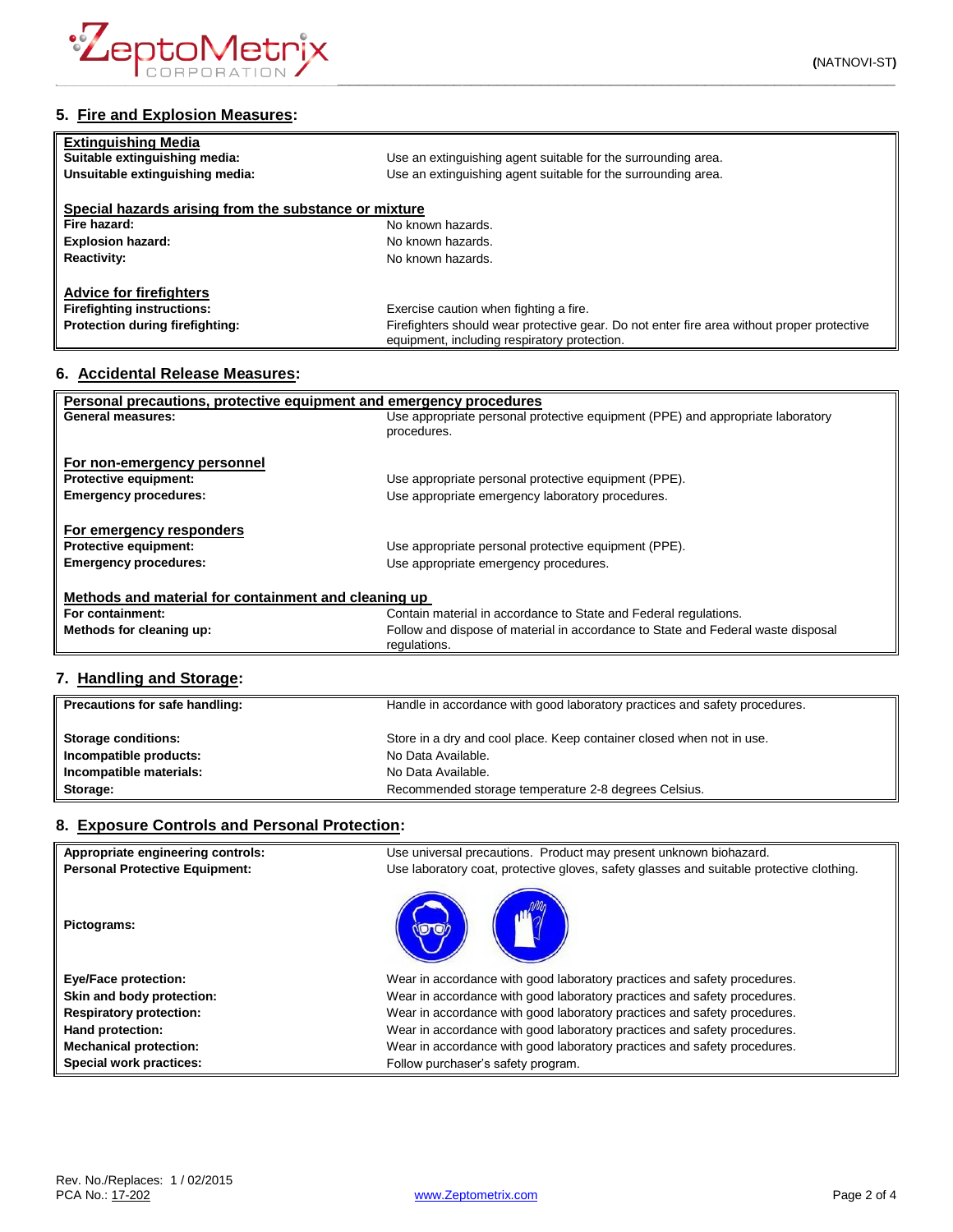# **9. Physical and Chemical Properties:**

| <b>Physical State:</b>                        | Liquid at room temperature. |
|-----------------------------------------------|-----------------------------|
| Appearance/color:                             | Clear, pale amber solution. |
| Odor:                                         | No Data Available.          |
| Odor threshold:                               | No Data Available.          |
| pH:                                           | No Data Available.          |
| <b>Melting point/freezing point:</b>          | No Data Available.          |
| <b>Boiling point:</b>                         | No Data Available.          |
| Flash point:                                  | No Data Available.          |
| <b>Evaporation rate:</b>                      | No Data Available.          |
| <b>Flammability:</b>                          | No Data Available.          |
| Upper/lower flammability or explosive limits: | No Data Available.          |
| Vapor pressure:                               | No Data Available.          |
| Vapor density:                                | No Data Available.          |
| <b>Relative density:</b>                      | No Data Available.          |
| Solubility(ies):                              | No Data Available.          |
| <b>Partition coefficient:</b>                 | No Data Available.          |
| Auto-ignition temperature:                    | No Data Available.          |
| Decomposition temperature:                    | No Data Available.          |
| Viscosity:                                    | No Data Available.          |
| Other information:                            | No Data Available.          |

## **10. Stability and Reactivity:**

| <b>Reactivity:</b>                  | No Data Available.                                                                                      |
|-------------------------------------|---------------------------------------------------------------------------------------------------------|
| <b>Chemical stability:</b>          | The product is stable.                                                                                  |
| Possibility of hazardous reactions: | Under normal conditions of storage and use, hazardous reactions will not occur.                         |
| <b>Conditions to avoid:</b>         | No Data Available.                                                                                      |
| Incompatible materials:             | No Data Available.                                                                                      |
| Hazardous decomposition products:   | Under normal conditions of storage and use, hazardous decomposition products should<br>not be produced. |

#### **11. Toxicological Information:**

| Skin corrosion/irritation:                          | No Data Available. |
|-----------------------------------------------------|--------------------|
| Eye damage/irritation:                              | No Data Available. |
| Respiratory damage/irritation:                      | No Data Available. |
| Ingestion damage/irritation:                        | No Data Available. |
| Specific target organ toxicity (single exposure):   | No Data Available. |
| Specific target organ toxicity (repeated exposure): | No Data Available. |
| Numerical measure of toxicity:                      | No Data Available. |
| Symptoms/injuries after skin contact:               | No Data Available. |
| Symptoms/injuries after eye contact:                | No Data Available. |
| Symptoms/injuries after inhalation:                 | No Data Available. |
| Symptoms/injuries after ingestion:                  | No Data Available. |

## **12. Ecological Information:**

| Ecotoxicity:                   | No Data Available. |
|--------------------------------|--------------------|
| Persistence and degradability: | No Data Available. |
| Bioaccumulative potential:     | No Data Available. |
| <b>Mobility in soil:</b>       | No Data Available. |
| Other adverse effects:         | No Data Available. |

#### **13. Disposal Information:**

| Waste disposal recommendations: | Dispose of material in accordance to local, State and Federal waste disposal regulations. |
|---------------------------------|-------------------------------------------------------------------------------------------|